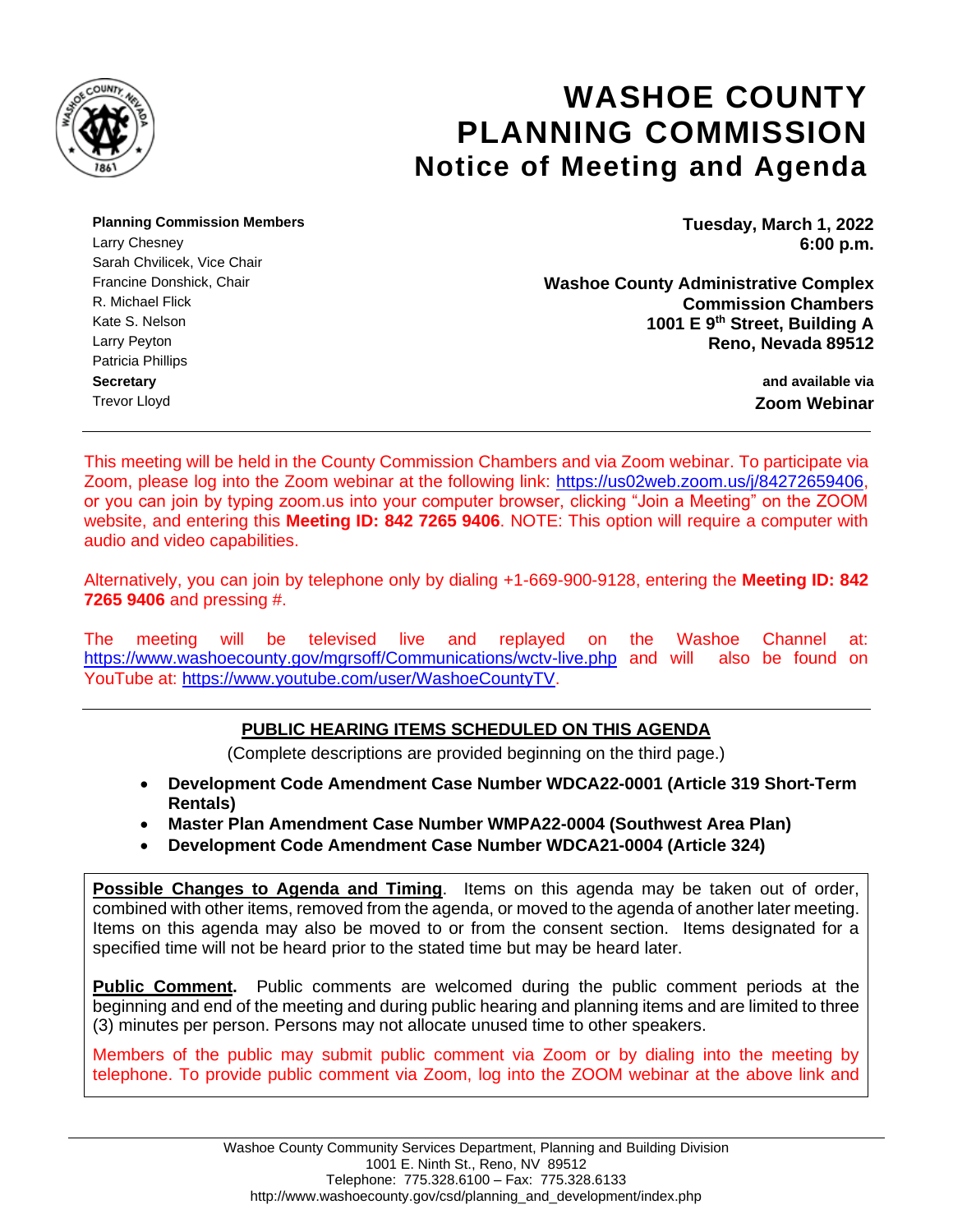utilize the "Raise Hand" feature during any public comment period. To provide public comment via telephone only, press \*9 to "Raise Hand" and \*6 to mute/unmute.

Additionally, public comment can be submitted via email to **[washoe311@washoecounty.gov](mailto:washoe311@washoecounty.gov)**. The County will make reasonable efforts to send all email comments received by 4:00 p.m. on February 28, 2022, to the Committee members prior to the meeting.

During the general public comment periods at the beginning and end of the meeting, speakers may address any matter either on or off the agenda, including items heard on the consent section of the agenda. For the remainder of the agenda, public comment will only be heard during public hearing and planning items and should be about the specific item being considered by the Commission. If an item is continued, then public comment will not be heard for that item until the date of the continued hearing.

Presentations and public comment for individual agenda items are limited as follows: fifteen minutes each for staff and applicant presentations and three minutes for individual speakers unless extended by questions from the Commission or by action of the Chair. All comments are to be directed to the Commission as a whole and not to one individual. Emails will be included in the record but will only be read aloud during the meeting subject to the chair's discretion and if time permits.

**Responses to Public Comments**. The Planning Commission may deliberate or take action only if a matter has been listed on an agenda properly posted prior to the meeting. The Open Meeting Law does not expressly prohibit responses to public comments by the Commission. However, responses from Commission members to unlisted public comment topics could become deliberation on a matter without notice to the public. To avoid this situation and to ensure that the public has notice of all matters the Commission will consider, members may choose not to respond to public comments, except to correct factual inaccuracies, ask for County staff action, or to ask that a matter be listed on a future agenda.

**Forum Restrictions and Orderly Conduct of Business.** The Planning Commission conducts the business of Washoe County and its citizens during its meetings. The Chair may order the removal of any person or group of persons whose statement or other conduct disrupts the orderly, efficient or safe conduct of the meeting. Warnings against disruptive comments or behavior may or may not be given prior to removal. The viewpoint of a speaker will not be restricted, but reasonable restrictions may be imposed upon the time, place and manner of speech. Irrelevant and unduly repetitious statements and personal attacks which antagonize or incite are examples of speech that may be reasonably limited.

**Posting of Agenda.** Pursuant to NRS 241.020(4)(b), the Agenda for the Planning Commission has been posted at the Washoe County Administration Building<br>(1001 E. 9<sup>th</sup> Street. Bldg. A): and has been electronically posted at (1001 E. 9<sup>th</sup> Street, Bldg. A); and has been electronically posted at [https://www.washoecounty.gov/csd/planning\\_and\\_development/board\\_commission/planning\\_commi](https://www.washoecounty.gov/csd/planning_and_development/board_commission/planning_commission/index.php) [ssion/index.php;](https://www.washoecounty.gov/csd/planning_and_development/board_commission/planning_commission/index.php) and [https://notice.nv.gov.](https://notice.nv.gov/)

**How to Get Copies of Agenda and Supporting Materials.** Copies of this agenda and supporting materials for the items on the agenda provided to the Planning Commission may be obtained online at:

[http://www.washoecounty.gov/csd/planning\\_and\\_development/board\\_commission/planning\\_commis](http://www.washoecounty.gov/csd/planning_and_development/board_commission/planning_commission/index.php) [sion/index.php](http://www.washoecounty.gov/csd/planning_and_development/board_commission/planning_commission/index.php) or at the Planning and Building Division's Office (contact Lacey Kerfoot, 1001 E. Ninth Street, Building A, Room A275, phone (775) 328-3606, E-mail [LKerfoot@washoecounty.gov\)](mailto:LKerfoot@washoecounty.gov). If you make a request, we can provide you with a link to a website, send you the material by email or prepare paper copies for you at no charge. Supporting materials are available to the public at the same time they are available to Planning Commissioners. If materials are distributed at a meeting, they are available within one business day after the meeting.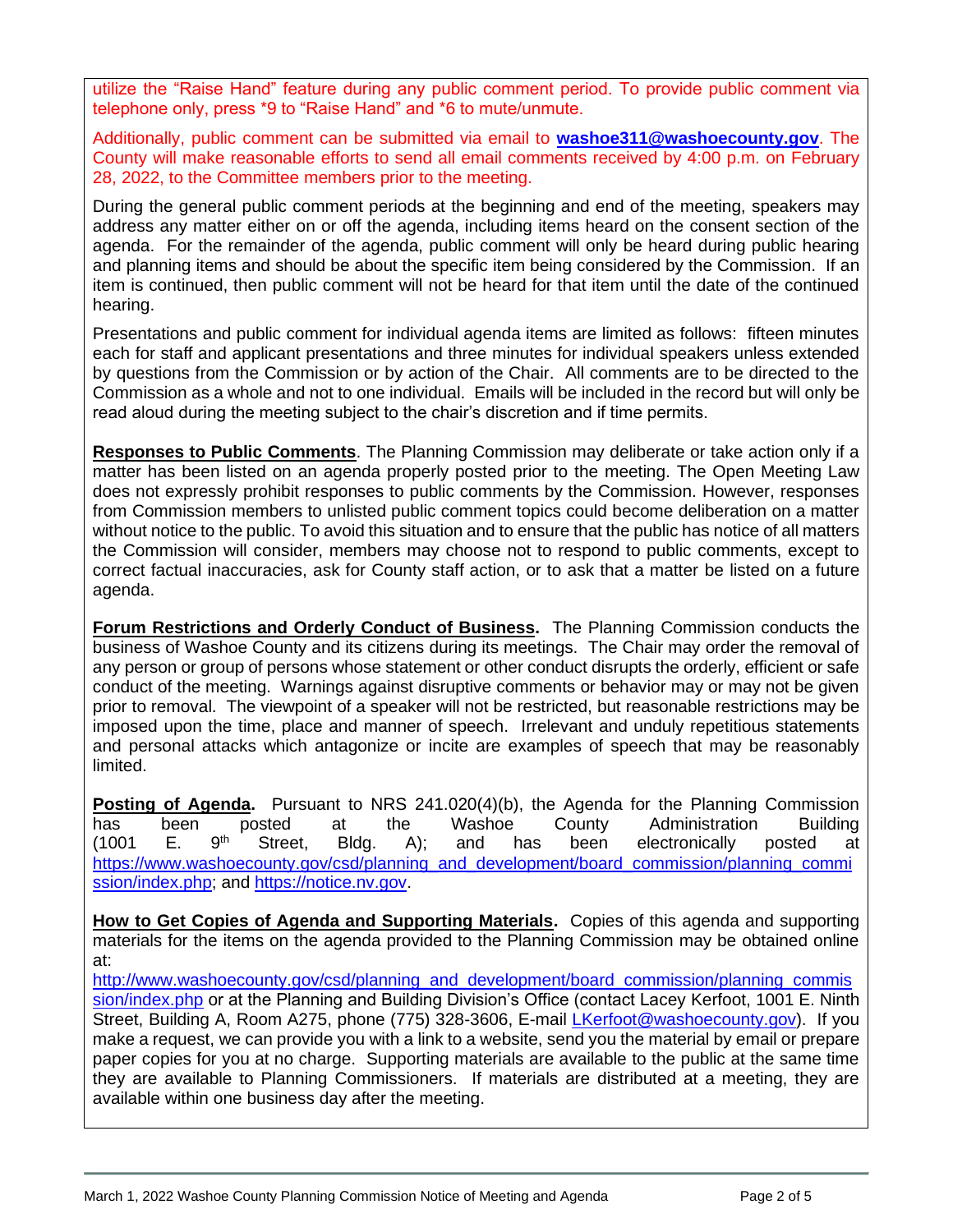**Special Accommodations.** The facilities in which this meeting is being held are accessible to the disabled. Persons with disabilities who require special accommodations or assistance (e.g. sign language interpreters or assisted listening devices) at the meeting should notify the Washoe County Planning and Building Division at (775) 328-6100 at least two working days prior to the meeting.

**Appeal Procedure.** Most decisions rendered by the Planning Commission are appealable to the Board of County Commissioners. If you disagree with the decision of the Planning Commission and you want to appeal its action, call the Planning staff immediately at (775) 328-6100. You will be informed of the appeal procedure and application fee. Appeals must be in writing and must be delivered to the Planning and Building Division within 10 calendar days from the date that the decision being appealed is signed by the Planning Commission Chair and/or the Secretary to the Planning Commission, filed with the Secretary to the Planning Commission, and mailed to the original applicant in the proceeding being appealed, in accordance with Washoe County Code.

### **6:00 p.m.**

- **1. Call to Order and Determination of Quorum** [Non-action item]
- **2. Pledge of Allegiance** [Non-action item]
- **3. Ethics Law Announcement** [Non-action item]
- **4. Appeal Procedure** [Non-action item]
- **5. Public Comment** [Non-action item]

Comment heard under this item will be limited to three minutes per person and may pertain to matters both on and off the agenda. However, action may not be taken on any matter raised during this public comment period until the matter is specifically listed on an agenda as an action item. Comments are to be made to the Planning Commission as a whole.

**6. Approval of the March 01, 2022 Agenda [For possible action]**

# **7. Approval of the [February 01, 2022 Draft Minutes](https://www.washoecounty.gov/csd/planning_and_development/board_commission/planning_commission/2022/Files/020122_min_draft.pdf) [For possible action]**

Commission members may identify any additions or corrections to the draft minutes as transcribed.

# **8. Public Hearings [For possible action]**

**A. [Development Code Amendment Case Number WDCA22-0001 \(Article 319 Short-Term](https://www.washoecounty.gov/csd/planning_and_development/board_commission/planning_commission/2022/Files/WDCA22-0001sr.pdf)  [Rentals\)](https://www.washoecounty.gov/csd/planning_and_development/board_commission/planning_commission/2022/Files/WDCA22-0001sr.pdf) [For possible action]** – For hearing, discussion and possible action to initiate an amendment and approve a resolution to amend Washoe County Code Chapter 110 (Development Code), Article 319, Short Term Rentals (STRs) by amending various sections in order to: (1) change the requirements for processing a tier 3 STR application from an administrative permit approved by the Board of Adjustment to a special use permit approved by the Planning Commission; (2) exclude overflow parking spaces in condominium or multi-family complexes in the calculation of required parking spaces; (3) require the STR property owner(s)' notarized certification to include an attestation that the subject STR property is covered by insurance that provides for a minimum of \$500,000 liability coverage per occurrence; (4) repeal the requirement to submit a certificate of insurance; (5) provide that a bear box is required in the Incline Village General Improvement District's service territory following two confirmed trash violations; (6) modify the maximum occupancy calculation from one occupant for every 200 square feet of habitable space to two (2) occupants for each legally permitted bedroom, with the remainder of the home (excluding bedrooms) calculated as one occupant for every 200 square feet of habitable space; and all matters necessarily connected therewith and pertaining thereto.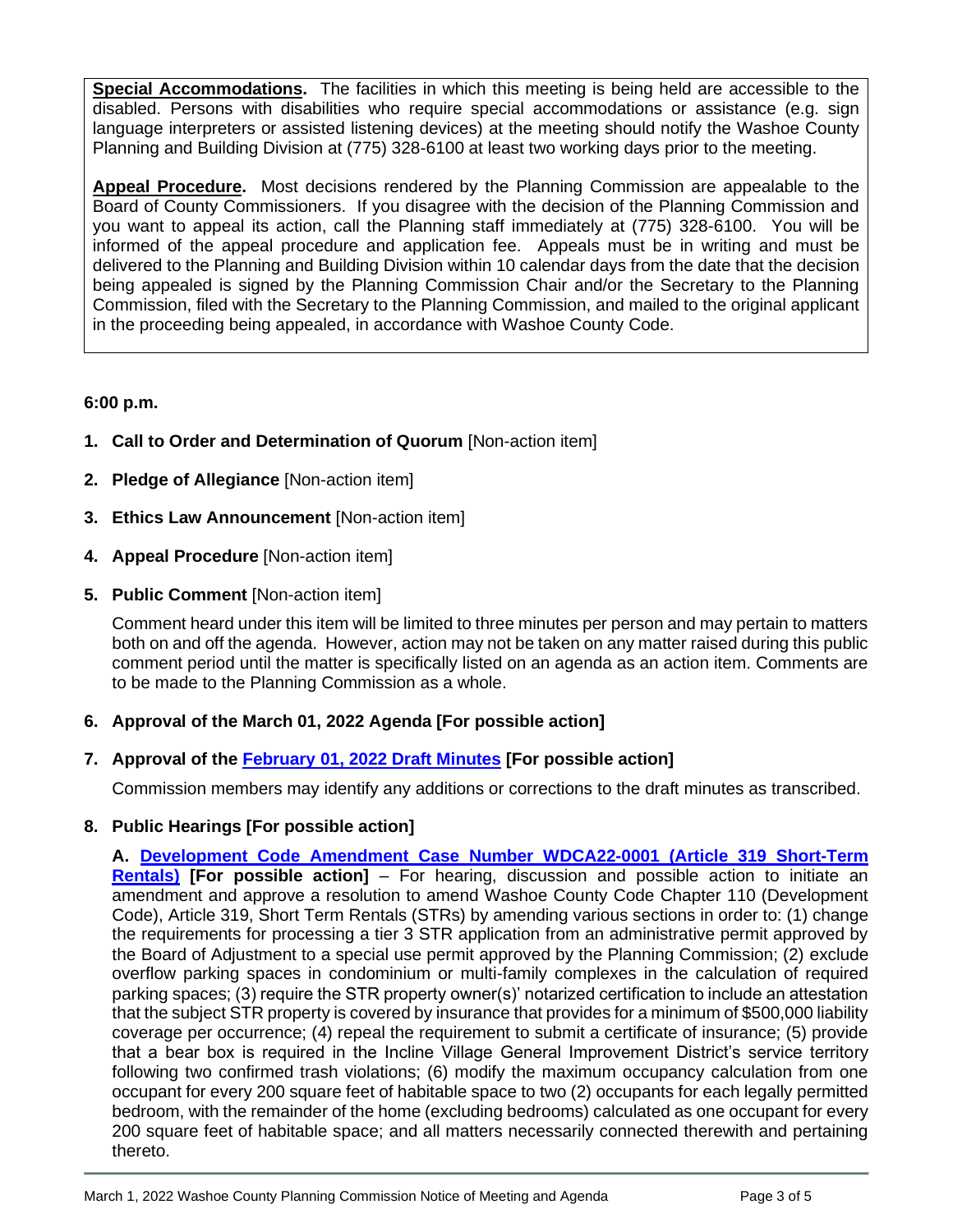If the proposed amendments are initiated, the Planning Commission may recommend approval of the proposed ordinance as submitted, recommend approval with modifications based on input and discussion at the public hearing, or recommend denial. Any material modifications that exceed the scope of the amendments being considered at this hearing may require continuation of the hearing for possible action at a future meeting. If approval is recommended, the Planning Commission is asked to authorize the Chair to sign a resolution to that effect.

- Applicant/Property Owner: Washoe County
- Location: Countywide
- Development Code: Authorized in Article 818, Amendment of the Development Code • Staff: Courtney Weiche, Senior Planner
- Washoe County Community Services Department Planning and Building
- Phone: 775.328.3608
- E-mail: [cweiche@washoecounty.gov](mailto:cweiche@washoecounty.gov)

**B. [Master Plan Amendment Case Number WMPA22-0004 \(Southwest Area](https://www.washoecounty.gov/csd/planning_and_development/board_commission/planning_commission/2022/Files/WMPA22-0004sr.pdf) Plan) [For possible** 

**action]** – For hearing, discussion and possible action to approve a resolution initiating and adopting an amendment to the Southwest Truckee Meadows Area Plan, a component of the Washoe County Master Plan, for the purpose of amending Land Use, Goal 1, Policies SW.1.3, SW.1.7, SW.1.8 & SW.1.9, by adding Low Density Suburban-Two (LDS/2-Two units/acre) as a permissible regulatory zone in the West Truckee Meadows Wildland Transition Suburban Character Management Area (SCMA), Foothill SCMA, Thomas Creek SCMA and Lower Galena SCMA; and if approved, authorize the Chair to sign the resolution on behalf of the Planning Commission for submission to the Washoe County Board of County Commissioners.

- Applicant: Washoe County
- Location: Southwest Truckee Meadows Area Plan
- Development Code: Authorized in Article 820, Master Plan Amendment
- Commission District: District 2
- Staff: Julee Olander, Planner Washoe County Community Services Department Planning and Building • Phone: 775.328.3627
- E-mail: [jolander@washoecounty.gov](mailto:jolander@washoecounty.gov)

**C. [Development Code Amendment Case Number WDCA21-0004 \(Article 324\)](https://www.washoecounty.gov/csd/planning_and_development/board_commission/planning_commission/2022/Files/WDCA21-0004sr.pdf) [For possible action]** – For hearing, discussion, and possible action to initiate an amendment to Washoe County Code Chapter 110 (Development Code), Article 324, by repealing sections 110.324.50(e)(11) and 110.324.50(f)(9) related to placement standards for new monopole antennas and lattice towers regulating emergency service communication facilities which are owned and operated by governmental agencies; and by adding a new section governing Emergency Service Communication Facilities which shall be permitted in all regulatory zones with an approved special use permit, and which addresses requirements for: a. general; b. application; c. exemptions; d. findings; e. right-ofway; f. height and standards; g. fencing; and h. antenna types; and all matters necessarily connected therewith and pertaining thereto.

If the proposed amendment is initiated, hold a public hearing and further possible action to deny or recommend approval of the proposed amendments; and if approval is recommended, to authorize the Chair to sign a resolution to that effect.

• Location: Countywide